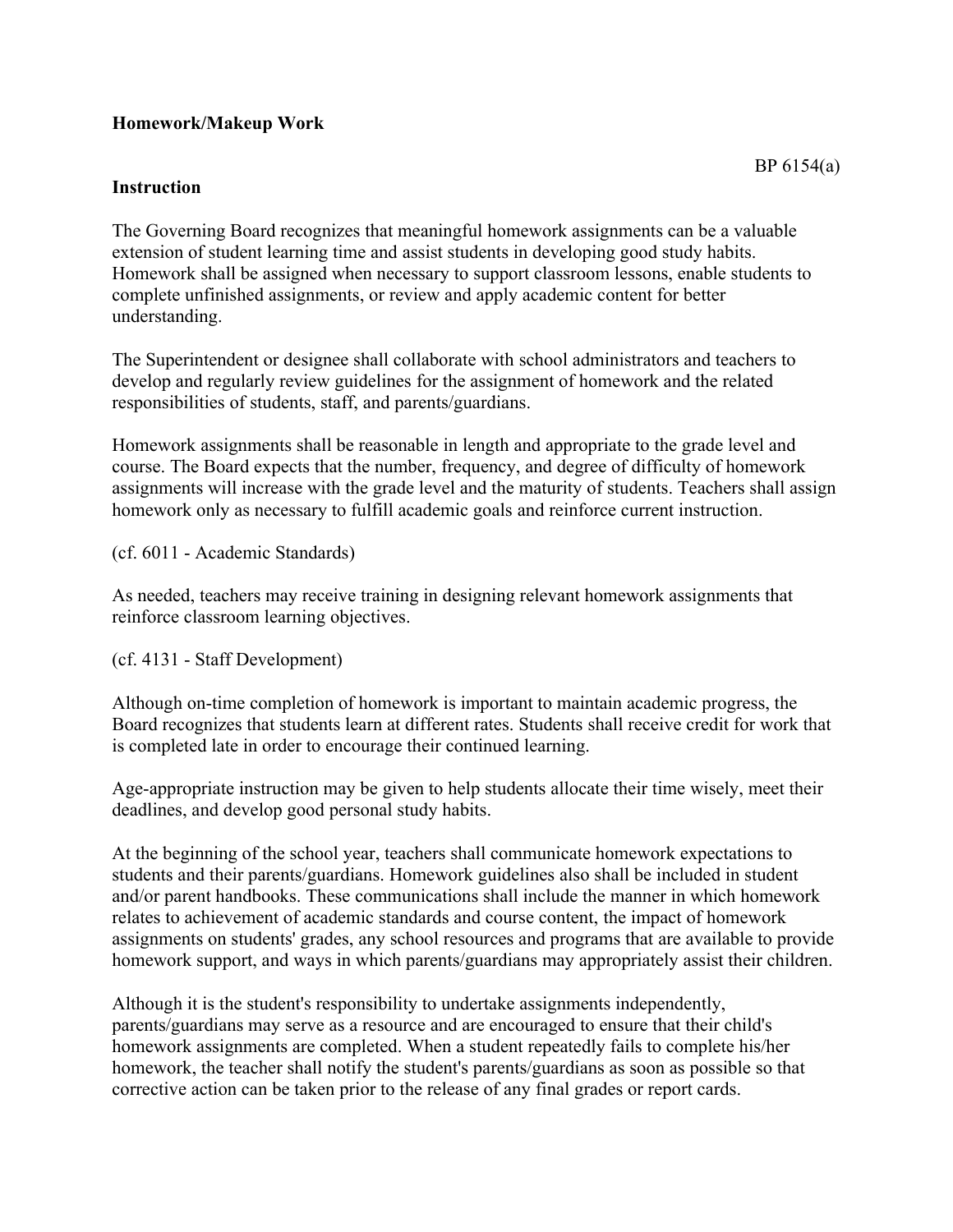(cf. 5020 - Parent Rights and Responsibilities) (cf. 6020 - Parent Involvement)

To further support students' homework efforts, the Superintendent or designee may establish and maintain telephone help lines, provide access to school library media centers and technological resources, and/or provide before-school and after-school programs where students can receive homework assistance from teachers, volunteers, and/or student tutors. The Board encourages the Superintendent or designee to design class and transportation schedules that will enable students to make use of homework support services.

- (cf. 1240 Volunteer Assistance)
- (cf. 1700 Relations between Private Industry and the Schools)
- (cf. 3541 Transportation Routes and Services)
- (cf. 5148 Child Care and Development)
- (cf. 5148.2 Before/After School Programs)
- (cf. 6112 School Day)
- (cf. 6142.4 Service Learning/Community Service Classes)
- (cf. 6163.1 Library Media Centers)

Teachers shall review all completed homework to assess the student's understanding of academic content and shall provide timely feedback to the student.

## **Makeup Work**

Students who miss school work shall be given the opportunity to complete all assignments and tests that can be reasonably provided. As determined by the teacher, the assignments and tests shall be reasonably equivalent to, but not necessarily identical to, the assignments and tests missed during the absence. Students shall receive full credit for work satisfactorily completed within a reasonable period of time.

(cf. 5113 - Absences and Excuses)

The Superintendent or designee shall notify parents/guardians that no student may have his/her grade reduced or lose academic credit for any excused absence when missed assignments and tests are satisfactorily completed within a reasonable period of time. Such notification shall include the full text of Education Code 48205. (Education Code 48980)

(cf. 5121 - Grades/Evaluation of Student Achievement) (cf. 5145.6 - Parental Notifications)

The teacher of any class from which a student is suspended may require the student to complete any assignments and tests missed during the suspension. (Education Code 48913)

(cf. 5144.1 - Suspension and Expulsion/Due Process)